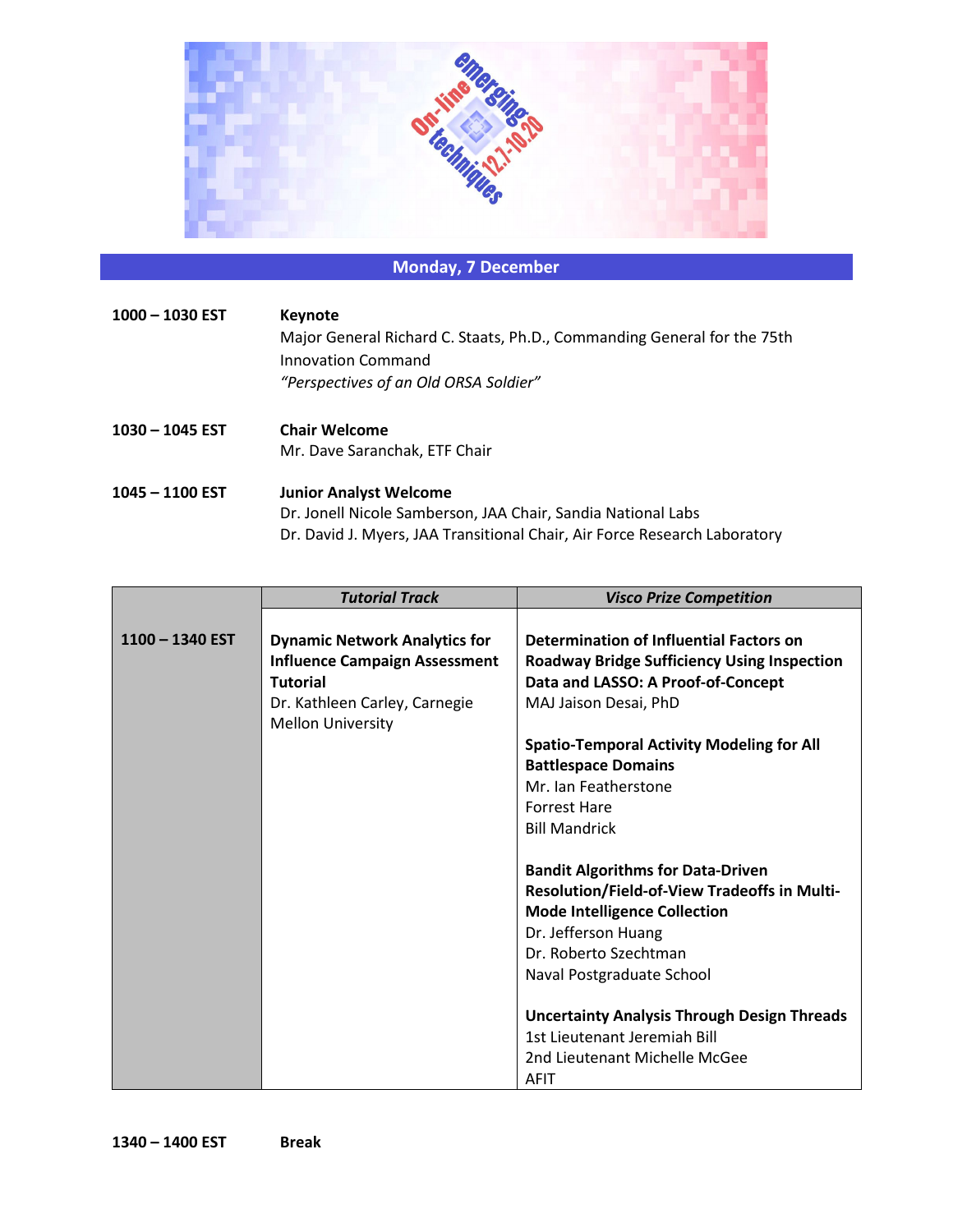### **1400 – 1500 EST Plenary Speaker** Dr. Robert Bassett, Assistant Professor of Operations Research, Naval Postgraduate School *"New Ways for Adversaries to Disrupt Neural Network Image Classifiers"*

| 1500 - 1650 EST | <b>Tutorial Track</b>              | <b>Visco Prize Competition</b>             |
|-----------------|------------------------------------|--------------------------------------------|
|                 |                                    |                                            |
|                 | <b>Deterministic Modeling with</b> | <b>Tactical Augmented Optimization</b>     |
|                 | <b>Differential Equations in R</b> | Mr. Vincent Mendoza, Systecon LLC          |
|                 | and Collaboration with Git         | Mr. Bo Coleman, Systecon LLC               |
|                 | <b>MAJ Dusty Turner</b>            |                                            |
|                 | Mr. Robert Ward                    | Last-Mile Supply Chain Resilience Planning |
|                 |                                    | <b>During Global Pandemics</b>             |
|                 |                                    | Mr. Kyle B. Pfeiffer                       |
|                 |                                    | Ms. Carmella Burdi                         |
|                 |                                    | Mr. Scott Schlueter                        |
|                 |                                    | Argonne National Laboratory                |

- **1650 – 1700 EST Break**
- **1700 – 1800 EST Introduction to Bayesian Networks** Dr. Arch Turner
- **1800 – 1900 EST Junior Analyst Social**

#### **Tuesday, 8 December**

- **1000 – 1030 EST MORS Welcome, ETF Welcome & Visco Prize Award** CAPT Brian Morgan (Retd.), MORS President Mr. Dave Saranchak, ETF Chair Mr. Norm Reitter, Visco Prize Chair
- **1030 – 1120 EST Keynote Speaker** Ms. Deborah C. Gordon, Independent Consultant *"Same Storm, Different Boats."*

|                   | <b>Tradespace Exploration</b>                                                                                                                                                                           | <b>AI Embedded Acquisition</b>                                                                                                                                                                                                                                        |
|-------------------|---------------------------------------------------------------------------------------------------------------------------------------------------------------------------------------------------------|-----------------------------------------------------------------------------------------------------------------------------------------------------------------------------------------------------------------------------------------------------------------------|
| $1120 - 1200$ EST | <b>Uncertainty Analysis Through</b><br><b>Design Threads*</b><br>1st Lieutenant Jeremiah Bill<br>2nd Lieutenant Michelle McGee<br><b>AFIT</b>                                                           | <b>Commercial Technologies for Maintenance</b><br><b>Activities - Sustainment Technology</b><br><b>Transition Accelerator</b><br>Ms. Debra Lilu, National Center for<br><b>Manufacturing Sciences</b><br>Mr. Greg Kilchenstein, Office of the Secretary<br>of Defense |
| $1200 - 1240$ EST | <b>Kriging-based Adaptive</b><br><b>Sampling for Efficient Response</b><br><b>Surface Estimation</b><br>Dr. Michael Deskevich<br>Dr. Benjamin G. Thengvall<br>Dr. Shane N. Hall<br>OptTek Systems, Inc. | <b>Options to Use Artificial Intelligence (AI) in</b><br><b>Assessment of Defense Acquisition Programs</b><br>Mr. Brian Rieksts<br>Ms. Kristen Guerrera<br>Institute for Defense Analyses                                                                             |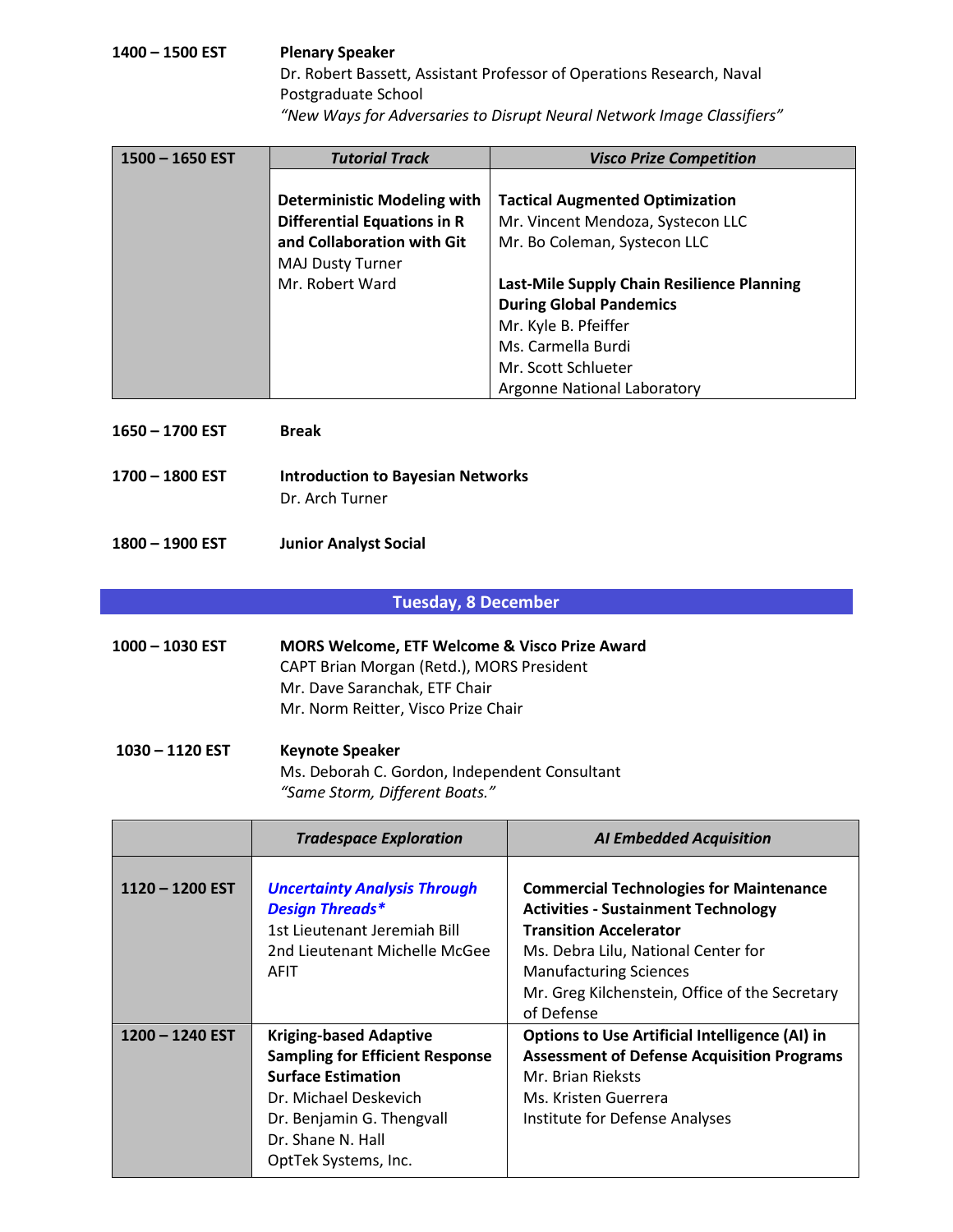#### **1240 – 1300 EST Partner Exhibits**

**1300 – 1400 EST Information Warfare Panel Session** Mr. Kevin Gates, President of Information Professionals Association Dr. Rand Waltzman, Deputy CTO, RAND Corp Ms. Chris Kubecka, Author, Security Researcher, Speaker, Adviser Invited: Kari Bingen, Former Deputy Under SecDef for USD(I) **1400 – 1500 EST Plenary Speaker**

Mr. Harrison Schramm, Group W Dr. Scott Nestler, University of Notre Dame *"Impactful Analysis in the Era of COVID"*

|                   | <b>Multi-Domain and Analytics</b>                                                                                                                                     | <b>Advances in Forecasting</b>                                                                                                                                                 |
|-------------------|-----------------------------------------------------------------------------------------------------------------------------------------------------------------------|--------------------------------------------------------------------------------------------------------------------------------------------------------------------------------|
| $1500 - 1540$ EST | <b>Spatio-Temporal Activity</b><br><b>Modeling for All Battlespace</b><br><b>Domains</b><br>Mr. Ian Featherstone, SAIC<br><b>Forrest Hare</b><br><b>Bill Mandrick</b> | <b>Dynamic and Approximate Dynamic</b><br><b>Programming for Future Investment</b><br>Assessments - Value Iteration and<br><b>Reinforcement Learning</b><br>Mr. Matthew Powers |
| $1540 - 1620$ EST | <b>Predictive Analytics in the Naval</b><br><b>Maritime Domain</b><br>Dr. Bonnie Worth Johnson, Naval<br>Postgraduate School                                          |                                                                                                                                                                                |
| $1620 - 1700$ EST | <b>Tactical Augmented</b><br>Optimization*<br>Vincent Mendoza, Systecon LLC<br>Bo Coleman, Systecon LLC                                                               | <b>Leveraging Modeling and Simulation Tools to</b><br><b>Support Performance Based Logistics</b><br><b>Agreements</b><br>Mr. Ken Rebstock, Systecon LLC                        |

| 1700 - 1750 EST | <b>Plenary Speaker</b><br>Dr. Sam Savage, Executive Director, Probability Management<br>"Chancification: Taking Digital Reasoning Beyond the Flaw of Averages" |
|-----------------|----------------------------------------------------------------------------------------------------------------------------------------------------------------|
| 1750 - 1800 EST | <b>Closing</b><br>Mr. Dave Saranchak, ETF Chair                                                                                                                |
| 1800 - 1900 EST | <b>Birds of a Feather Social</b>                                                                                                                               |

*\*Denotes Visco prize competitor.*

## **Wednesday, 9 December**

| $1000 - 1010$ EST | <b>Emerging Techniques Forum Welcome</b><br>Mr. Dave Saranchak, ETF Chair                                                                                                                         |
|-------------------|---------------------------------------------------------------------------------------------------------------------------------------------------------------------------------------------------|
| 1010 – 1130 EST   | <b>Keynote Speaker</b><br>Dr. Daniel J. Ragsdale, Principal Director for Cyber, Office of the Under Secretary<br>of Defense (Research and Engineering)<br>"IT and OT Convergence: Caveat Emptor!" |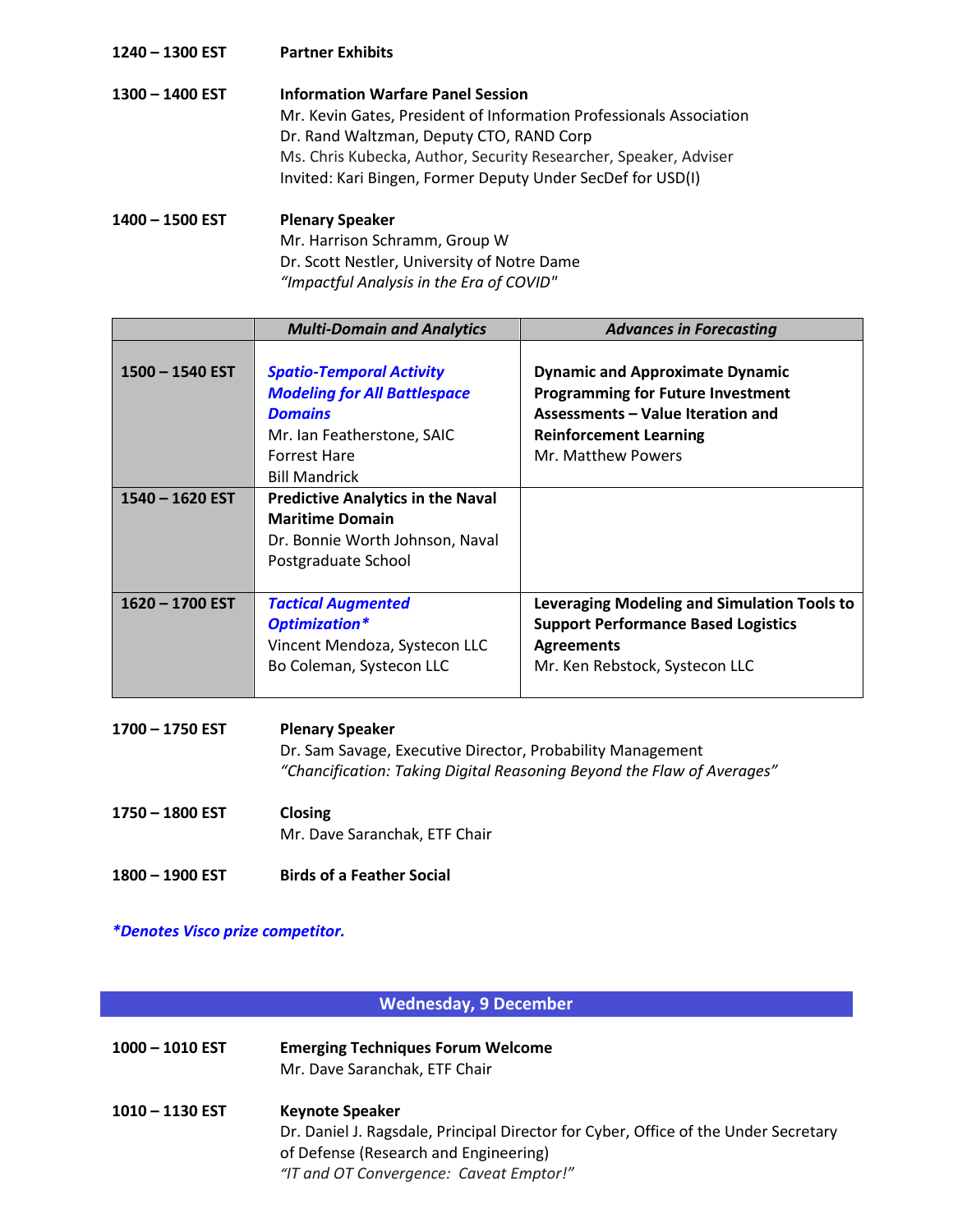|                   | <b>Human Readiness and Behavior</b>                                                                                                                                                                                        | <b>Predicting Irregular Events</b>                                                                                                                                                                                                                                                                   |
|-------------------|----------------------------------------------------------------------------------------------------------------------------------------------------------------------------------------------------------------------------|------------------------------------------------------------------------------------------------------------------------------------------------------------------------------------------------------------------------------------------------------------------------------------------------------|
| $1130 - 1210$ EST | <b>Applying the Human Readiness</b><br>Levels Scale<br>Dr. Judi E See, Sandia National<br>Laboratories                                                                                                                     | <b>New Adaptive Sampling Techniques to</b><br><b>Optimally Augment Complex Simulation</b><br><b>Models</b><br>Dr. James Wisnowski, Adsurgo LLC<br>Dr. Thomas A. Donnelly, SAS Institute Inc<br>Dr. Darryl Ahner, OSD Scientific Test and<br>Analysis Techniques COE<br>Dr. Andrew Karl, Adsurgo, LLC |
| $1210 - 1250$ EST | <b>Influence Planning Product (IPP)</b><br>Dr. Earnest Lloyd<br>Dr. Neil Sanger<br><b>KBSI</b>                                                                                                                             | <b>Determination of Influential Factors on</b><br><b>Roadway Bridge Sufficiency Using Inspection</b><br>Data and LASSO: A Proof-of-Concept*<br>MAJ Jaison Desai, PhD, U.S. Army Cyber<br>Command                                                                                                     |
| 1250 - 1330 EST   | <b>Modeling Effects of Non-Lethal</b><br><b>Weapon Selection and Tactical</b><br><b>Rules of Engagement on Crowds</b><br>in Peace Operations<br>Dr. Susan K. Aros,<br>Dr. Anne Marie Baylouny<br>Naval Postgraduate School | <b>Risk Management for Irregular Events -</b><br>Handling Unknown Unknowns, Black Swans,<br>and Other Rare Hazards<br>Dr. Christian B. Smart, Galorath Federal                                                                                                                                       |

**1330 – 1400 EST Break & Visit Partner Exhibits**

## **1400 – 1500 EST Plenary Speaker** Dr. Kathleen M. Carley, Carnegie Mellon University *"Social Cybersecurity"*

|                   | <b>Real Time Intelligence &amp;</b><br><b>Information Awareness</b>                                                                                                                                                            | <b>Measuring Resilience</b>                                                                                                                                                       |
|-------------------|--------------------------------------------------------------------------------------------------------------------------------------------------------------------------------------------------------------------------------|-----------------------------------------------------------------------------------------------------------------------------------------------------------------------------------|
| $1500 - 1540$ EST | Space / Solar Power<br>Mr. Shawn Charchan<br>Mr. Harrison Schramm<br>Group W                                                                                                                                                   | <b>Topological Data Analysis in Conjunction with</b><br><b>Traditional Machine Learning Techniques to</b><br><b>Predict Future MDAP PM Ratings</b><br>Mr. Brian Joseph, OUSD(A&S) |
| $1540 - 1620$ EST | <b>Bandit Algorithms for Data-</b><br><b>Driven Resolution/Field-of-View</b><br><b>Tradeoffs in Multi-Mode</b><br><b>Intelligence Collection*</b><br>Dr. Jefferson Huang<br>Dr. Roberto Szechtman<br>Naval Postgraduate School | <b>Community Resilience Indicator Analysis</b><br>Mr. John K. Hutchison<br>Ms. Carmella Burdi<br>Ms. Carol Freeman<br>Mr. Kyle B. Pfeiffer<br><b>Argonne National Laboratory</b>  |

- **1620 – 1700 EST Break & Visit Partner Exhibits**
- **1700 – 1750 EST Plenary Speaker** Ms. Christine Cowsert Chapman, Vice President, Asset Management and System Operations at Pacific Gas and Electric Company